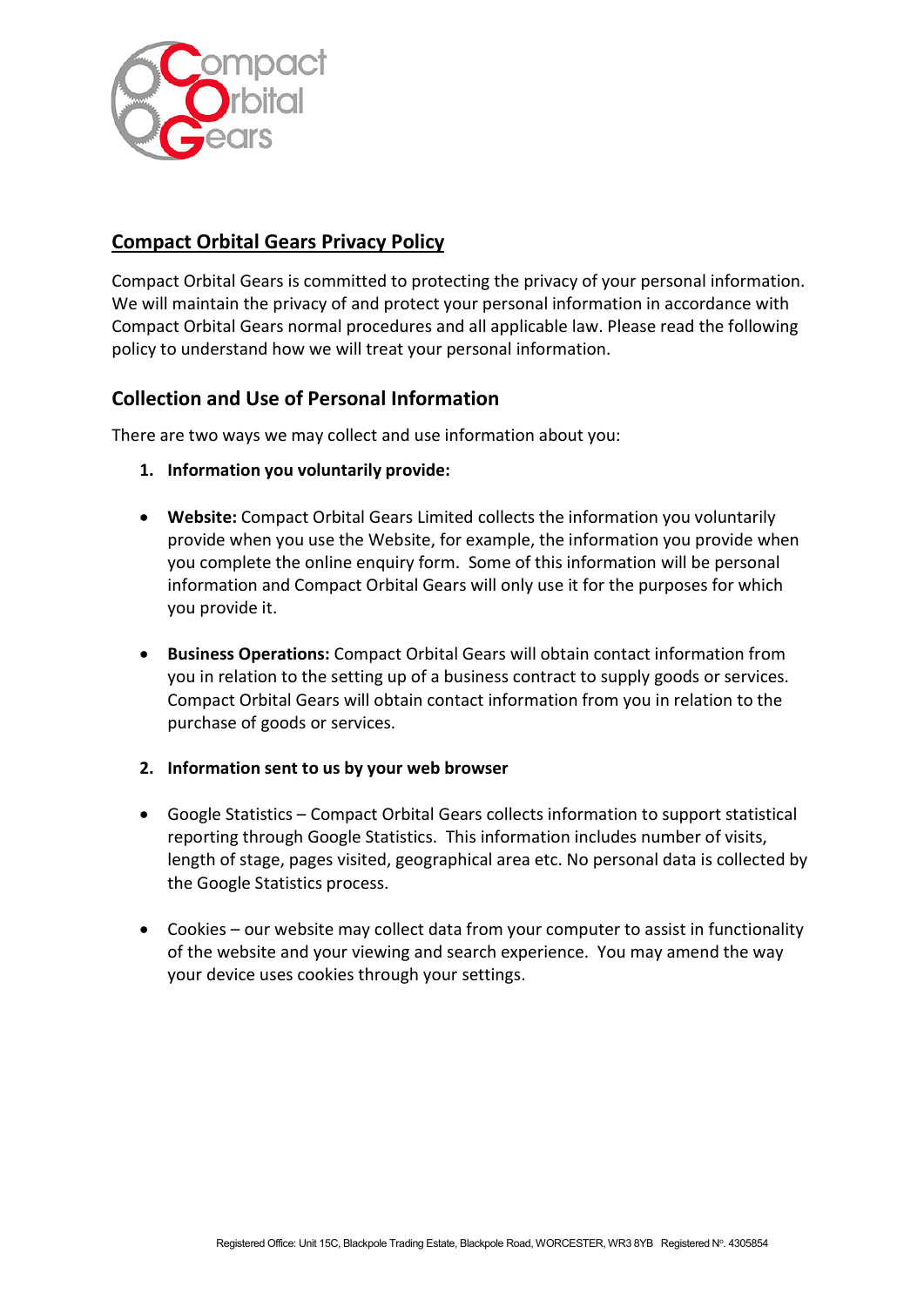# Sharing and Retaining Personal Information

We will only disclose your personal information to third parties under the following circumstances:

to comply with the law or regulatory authorities

to enforce or apply our terms of business

to protect our rights and those of our users

with your consent.

In such cases we will take appropriate steps to protect your personal information.

Compact Orbital Gears may also share your personal information with third parties we hire to perform support services for us. These third parties are required to use the personal information we share with them only to perform services on our behalf and to treat your personal information as strictly confidential.

Compact Orbital Gears may also share your personal information with associated group companies in respect of business activity.

Compact Orbital Gears retains the personal information collected only as long as necessary, for the purposes for which it was collected, or as permitted by applicable law.

#### **Security**

All the data we collect from you is protected against unauthorised access. We maintain appropriate security measures and procedures to protect against the loss, misuse or alteration of information that we have collected from you.

We will not be responsible for breaches of security beyond our reasonable control.

### Links to Third Party Sites

Where there are links on the Website to other sites, not operated by Compact Orbital Gears, the content of those linked sites is not covered by this privacy policy and is not endorsed by Compact Orbital Gears. These other sites will have separate privacy and data collection practices.

We do not have responsibility or liability for these independent policies nor for the content, security or privacy practices of those other sites.